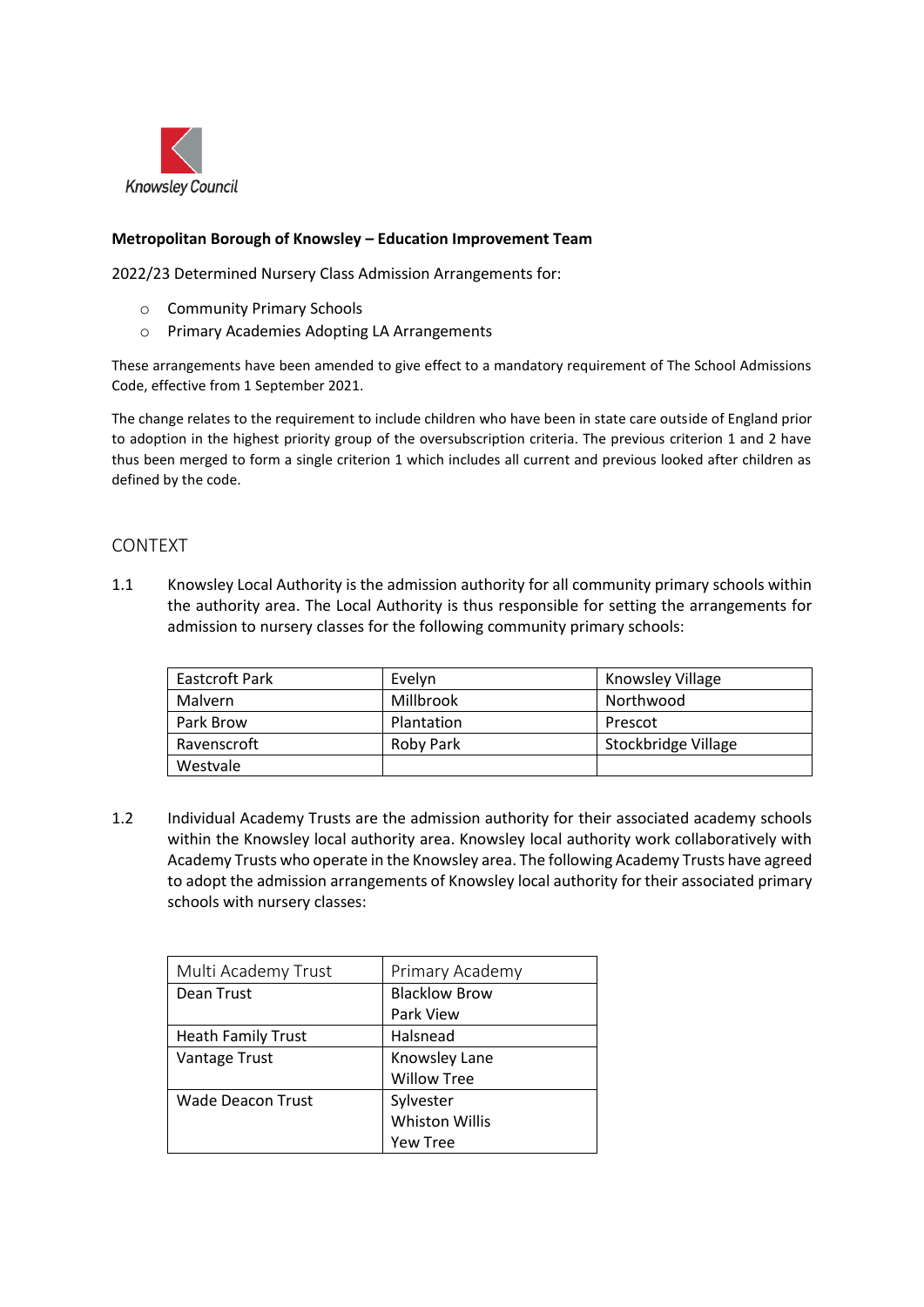## 2 GENERAL ARRANGEMENTS

2.1 All children, irrespective of need, have a statutory entitlement to an Early Years Foundation Stage education from the beginning of the term following their third birthday.

| Child's 3 <sup>rd</sup> birthday | Term of admission            |
|----------------------------------|------------------------------|
| 1 April - 31 August              | following Autumn (September) |
| 1 September - 31 December        | following Spring (January)   |
| 1 January - 31 March             | following Summer (April)     |

- 2.2 Free Early Years education provision in a school nursery class for the school year 2022/23 is currently expected to be 15 hours per week. $1$
- 2.3 Normally, schools operate five morning and five afternoon sessions of three hours each per week. Schools will seek to accommodate parent/carer preferences for either morning or afternoon places and some offer flexible places, but this may not always be possible and cannot be guaranteed. Session times should be discussed directly with the individual school.
- 2.4 Each Knowsley school nursery class has an agreed number of places. Parents/carers should note that places may have been allocated to three year olds in the preceding year. Where these children are still of nursery age and are continuing to attend, this will limit the number of places available for allocation, *for example, a 52-place nursery may have 12 children continuing from the previous year which means 40 places remain available for allocation.*
- 2.5 The Governing Bodies of Community Primary Schools and Academies adopting the Local Authority arrangements will undertake the administration of the termly admission procedures for nursery classes. Only children of the relevant age range should be considered. No places should be offered before the relevant closing dates stated in this document.
- 2.6 Where there are more applications than places available, the school will apply the nursery oversubscription criteria. The oversubscription criteria for community primary schools and those academies adopting the arrangements is stated in this document. Any requirements for formal home to school distance measuring will be undertaken by the Local Authority School Admissions Team.
- 2.7 Where a pupil has an Education, health and Care Plan that names a particular school as provision, the child must normally be admitted and will have priority over all other applicants and available places will reduce accordingly.

<sup>1</sup> From September 2017 some working parents may also be entitled to additional free childcare hours for their three and four year olds. The additional hours can be taken flexibly throughout the year and can be split across more than one childcare provider, including childminders, pre-schools, day nurseries, schools and academies.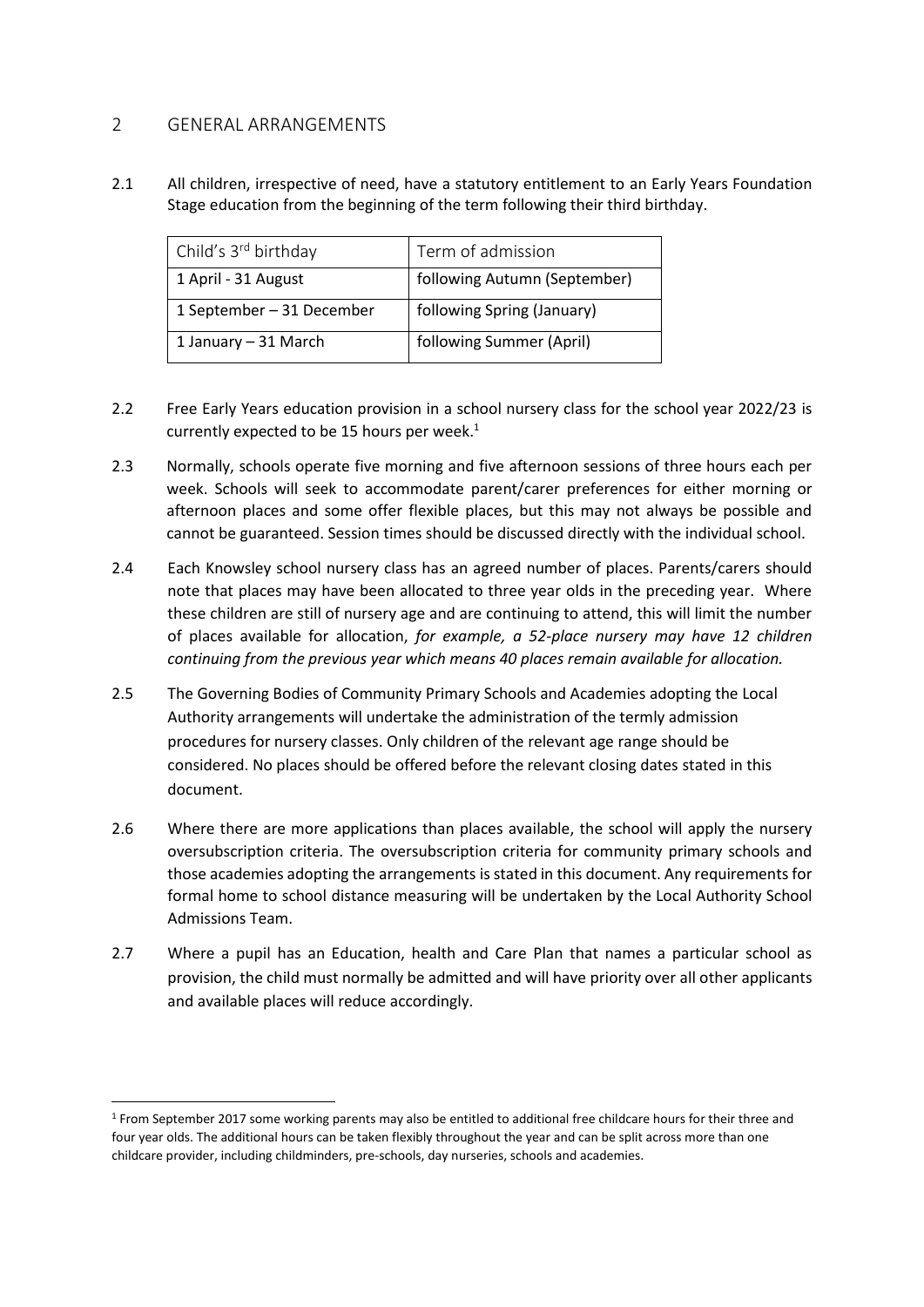- 2.8 Applicants who have a disability will be considered no less favourably than other candidates in the allocation of places. Schools may make reasonable adjustments to ensure that pupils are not at a substantial disadvantage.
- 2.9 Where a place cannot be offered, parents/carers can request information as to which other Knowsley school nursery classes in the area have availability. There is no right of appeal if a nursery place cannot be allocated. Schools may hold waiting lists for those children who cannot initially be offered a place. The waiting list will be ordered in accordance with the oversubscription criteria.
- 2.10 The offer of a nursery place **does not** guarantee transfer to the reception class of that school or give any priority for a place in the reception class of that school. All parents/carers seeking reception places for their child must apply formally during the appropriate application period and applications will be considered according to the determined primary school admission policy and procedures for that year.
- 2.11 The school offer will provide a start date. This will normally be the beginning of the term following the third birthday. If parents/carers do not require the place they should inform the school immediately in writing.

# 3 APPLICATION PROCEDURES

- 3.1 Parents/carers seeking to place their child in the nursery class of a community primary school/ participating academy should complete the School Nursery Application Form at the appropriate time. The application is produced by the Local Authority and will be available from each primary community school/participating academy, the Local Authority School Admissions Team or can be downloaded from the Knowsley Council website.
- 3.2 Some schools may keep a contact list of parents/carers who have expressed an interest in applying for a nursery place. This is not a requirement or part of the formal application process and no information other than contact details and the child's name and date of birth should be taken. Parents/carers **must** make a formal application during the correct period. Schools keeping an interested list may use contact information to notify parents/carers when it is the appropriate time to make a formal application, but the ultimate responsibility for making an application at the appropriate time remains that of the parent/carer.
- 3.3 Applications are welcomed both from Knowsley residents and from those who live outside the borough. In all cases, the relevant Knowsley application form should be completed.
- 3.4 Parents/carers can apply for a place in more than one nursery one application must be completed and returned directly to each school. Where an offer is made but is no longer required, parents/carers should inform the school without delay to ensure places can be reallocated.
- 3.5 An application form should contain accurate information. Any offer of a place is subject to a birth certificate and proof of address subsequently being provided to the school, confirming the information provided on the form. The address given must be the official home residency for the child. Where it is found that false information has been provided to obtain a place that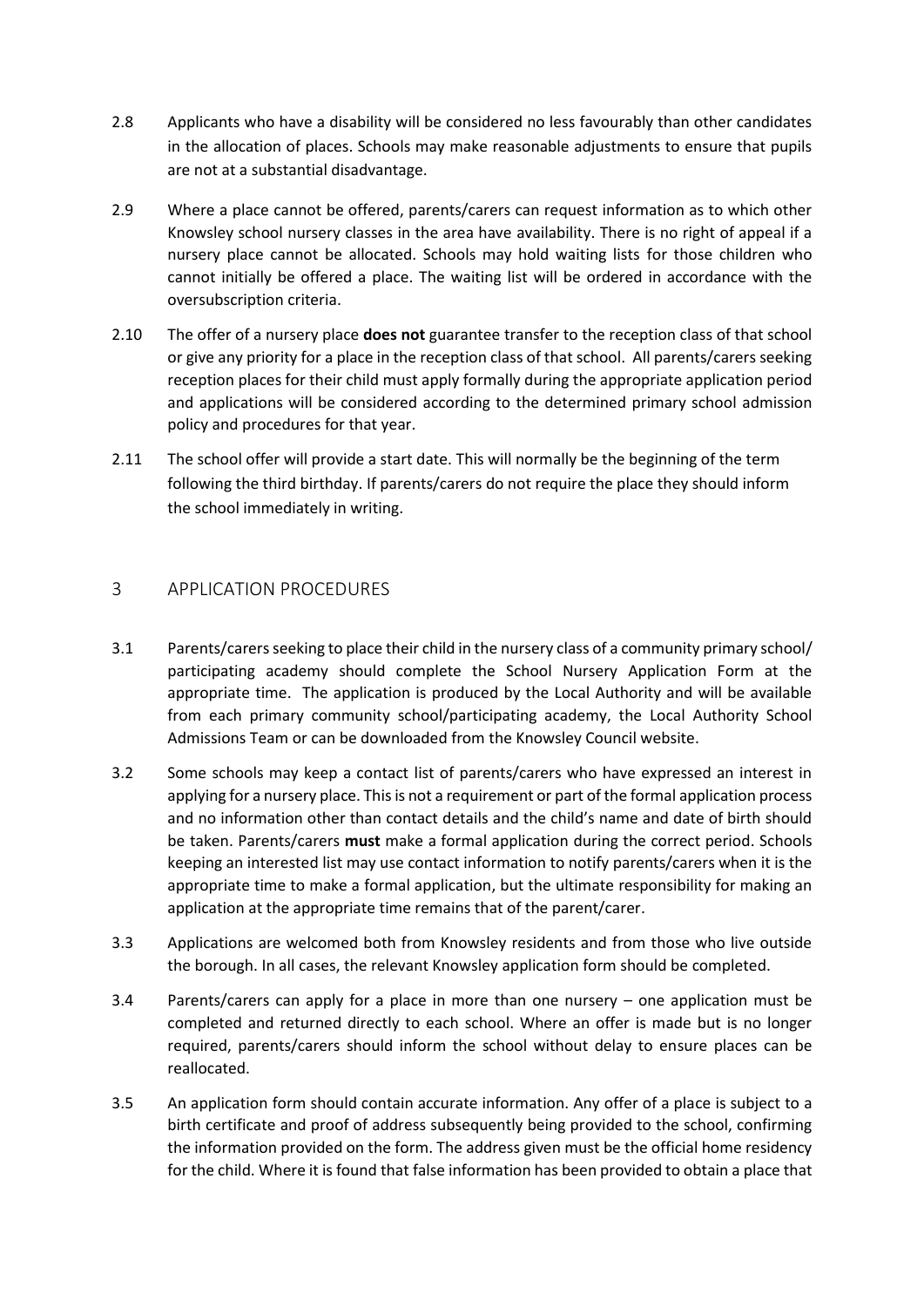would not have been offered if the correct information had been provided, the place may be withdrawn.

- 3.6 Applications will be considered on a termly basis. All applications received by the relevant closing date will be considered together after that date and the admission policy will be applied if necessary.
- 3.7 Applications received after the relevant closing date but in time for the allocation will be included where practicable. However, as the exact date of allocation cannot be predicted, there is no guarantee that any application received after the closing date will be included in the initial allocation of places.
- 3.8 Other applications received on an ad hoc basis throughout the year for a child who is of age to take up a nursery class place immediately, will be considered as quickly as possible and typically within 10 school days, with a view to the child being admitted without delay.

| Date of admission to nursery | Closing date for applications       |
|------------------------------|-------------------------------------|
| Autumn term                  | 10 March (preceeding entry)         |
| (September - December)       |                                     |
| Spring term                  | Last Friday before Autumn half term |
| (January - March)            | (October preceeding entry)          |
| Summer term                  | Last Friday before Spring half term |
| (April - July)               | (February preceeding entry)         |

- 3.9 Parents/carers must inform the school immediately, in writing, of any change of circumstance that may affect their application, for example a change of address.
- 3.10 Individual schools will check proof of date of birth and, where applicable, proof of home address *(i.e. if oversubscription has occurred and a distance tie-break has been undertaken within a particular criterion group)*. Parents/carers who have provided false information which has affected the allocation of places may have their place withdrawn.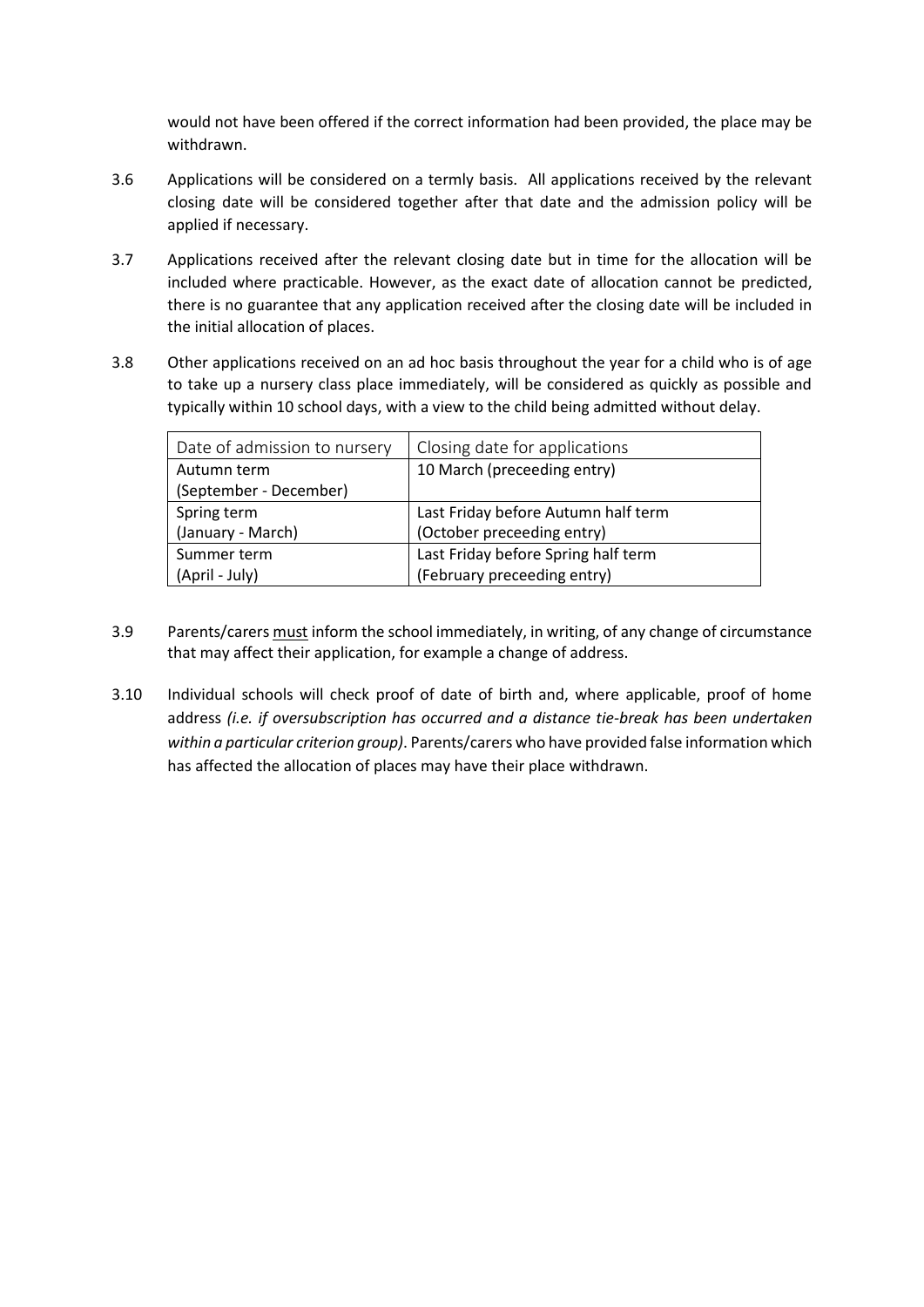# PRIMARY COMMUNITY SCHOOLS AND PARTICIPATING ACADEMIES NURSERY CLASS ADMISSION POLICY

Where more applications are received than places available, the oversubscription criteria below will be applied to all eligible applicants (*i.e. applicants eligible for entry in the particular term under consideration)*

Priority will be given in the following order:

- **1. Looked after children and children who were previously looked after but immediately became subject to adoption, a child arrangements order, or a special guardianship order. This includes children who have been in state care outside of England and ceased to be in state care as a result of being adopted.** (See note a)
- **2. Children aged 4 with an older sibling expected to be attending that nursery class or primary school at the time of the younger child's admission.** (See notes b and c)
- **3. Other children aged 4.** (See note b)
- **4. Children aged 3 with an older sibling expected to be attending that nursery class or primary school at the time of the younger child's admission.** (See notes b and c)
- **5. Other children aged 3.** (See note b)

Notes

a. A looked after child is a child who is in the care of a local authority in England, or is being provided with accommodation by a local authority in England in the exercise of their social services functions (see definition in section 22(1) of the Children Act 1989). Adoption as under the Adoption and Children's Act 2002 (section 46). Child arrangement orders as defined in the Children and Families Act 2014 (section 12). Special Guardianship Order as defined in the Children Act 1989 (section 14A). Parents/carers who wish to have their child considered as a looked after or previously looked after child need to provide documentary evidence of this status to the Local Authority at the point of application.

A child is regarded as having been in state care in a place outside of England if they were accommodated by a public authority, a religious organisation or any other provider of care whose sole purpose is to benefit society*.* Parents/carers who wish to have their child considered as being in state care outside of England prior to adoption need to provide documentary evidence of this status to the Local Authority at the point of application.

b. "Children aged 4" is defined as children who will have reached the age of 4 by  $31<sup>st</sup>$  August at the end of the school year for which they are applying for a nursery place (i.e. they are in the year previous to admission to reception class).

"Children aged 3" is defined as children who will reach the age of 3 by the end of the summer term in the school year for which they apply for a nursery place (i.e. they are 2 years previous to admission to reception class).

c. The sibling must be on the school roll at the time of application/allocation and expected to still be on roll at the time of admission. "Sibling" includes half and step brothers and sisters as well as